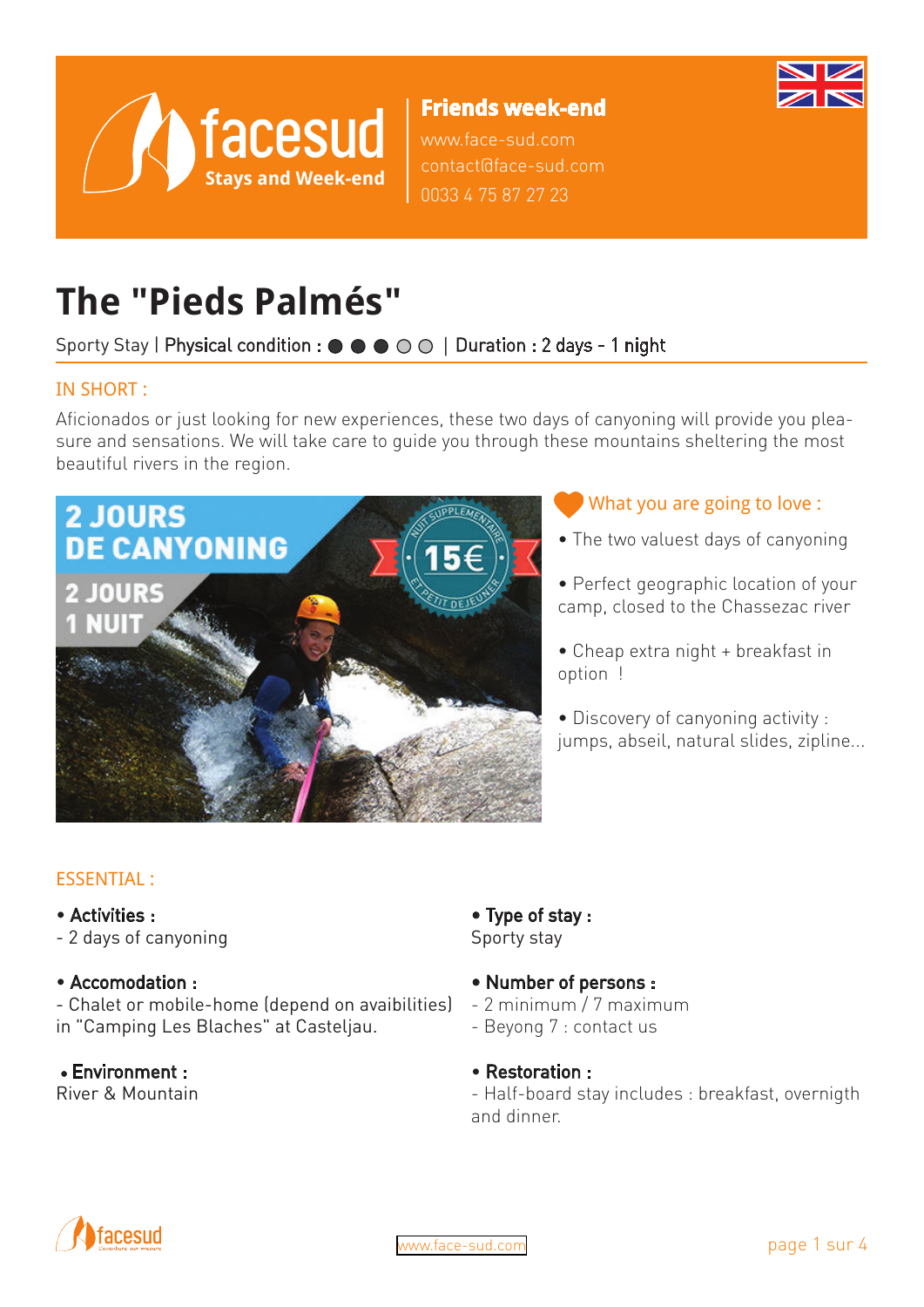

We always try to respect as much as possible the planned program, but it may be that we have to modify it for comfort or security under conditions encountered.

#### • DAY 1 - Arrival, Canyoning and Installation

9:45: Go directly to your place of activity \* canyoning with your guide. 17h: Estimated end time of your activity, departure to your accommodation. From 17h: Installation in your accommodation camping Blaches. Dinner at the campsite restaurant. Night at Camping des Blaches.

#### • DAY 2 - Canyoning and Departure

Breakfast at campsite 9:15: Go directly to your place of activity \* canyoning with your guide. 17h: Etimated end time of your activity. Leaving

# \* See Google maps links at the end of specifications to locate your appointments.

|  | __ |  |
|--|----|--|

| Start day                 | On the morning of Day 1 at 9:45 on the meeting place of the<br>Borne Canyon Full Version.                                                                   |
|---------------------------|-------------------------------------------------------------------------------------------------------------------------------------------------------------|
| End of stay               | Late afternoon of the DAY 2 at the Belvédère des Gorges du<br>Chassezac                                                                                     |
| <b>Physical condition</b> | · Physical Requirements: Be in good physical condition.                                                                                                     |
|                           | • Technical difficulty: No experience in activities is required, the<br>monitor manages all the technical aspect.                                           |
| Supervision               | All our quides, without exception, hold a patent Educator Sportif<br>State in their specialties. All our Guides are insured by professio-<br>nal liability. |
|                           |                                                                                                                                                             |

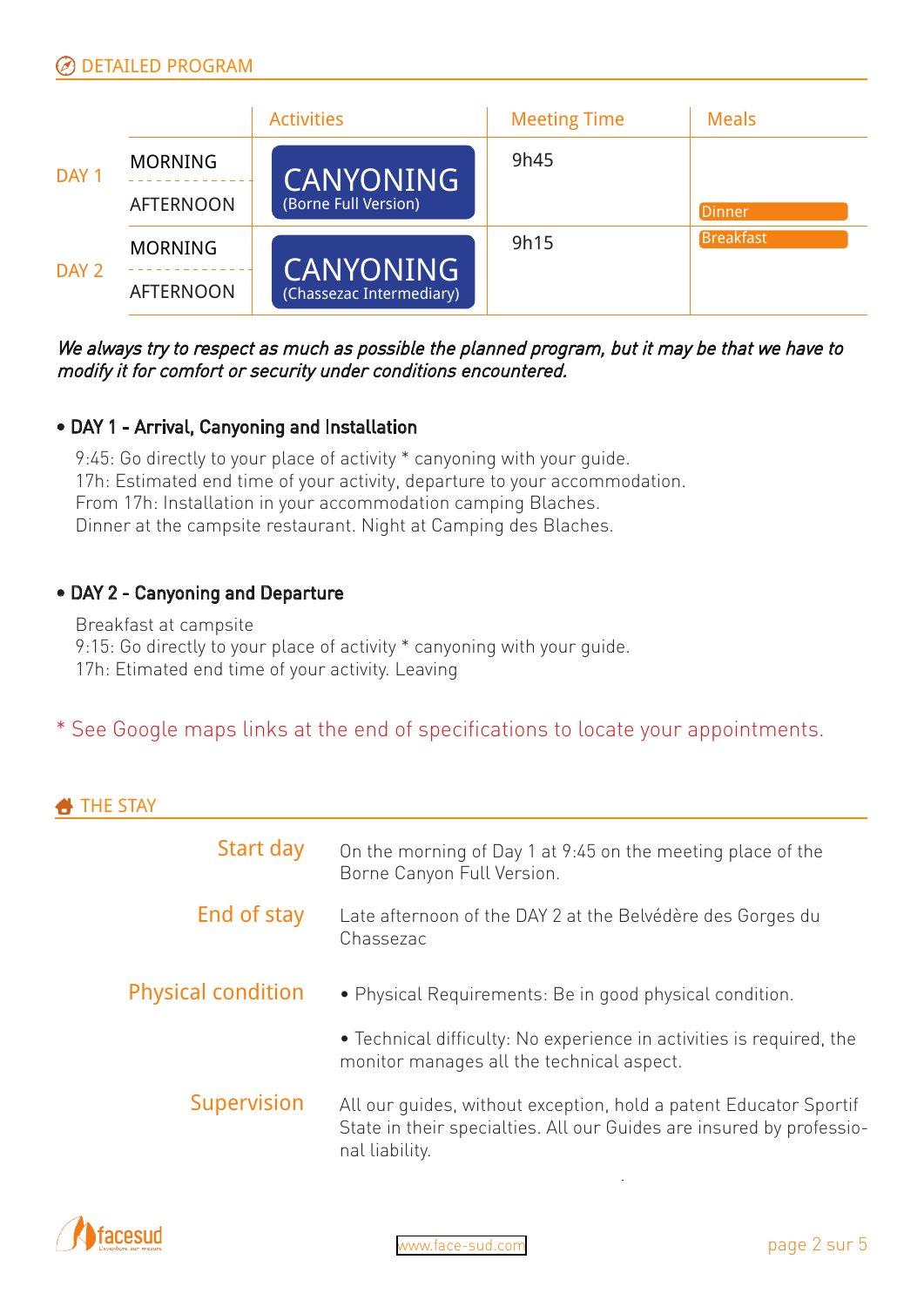Meal DAY 1 Dinner will be serve at Camping Les Blaches restaurant. Think up to your own pinics for the lunch time. DAY 2 Breakfast will be serve at the Camping les Blaches restaurant.

#### **31** DATES

This stay is available and price is applies from 1st April to 31st October 2016 out of july and august. If you want to do this stay during high season, it is possible with an extra night (including a higher price). Please contact us within 2 weeks prior your visit.

#### **RATES**

| The cost includes                                 | - 1 full day of canyoning : Haut Chassezac Intermediate<br>- 1 full day of canyoning : Intergral Borne Canyon<br>- Activities supervised by an instructor with national diploma.<br>- Collective and individual equipment according to current stan-<br>dards (neoprene full body suit 5mm, neoprene socks, harness,<br>helmets, backpack and watertight containers)<br>- The instructor's professional liability insurance<br>- Half-board accomodation : mobile home, dinner day 1, breask-<br>fast day 2<br>- Creation and organization of your stay<br>- Home made little guides with ideas of other activites to do<br>around your trip |
|---------------------------------------------------|----------------------------------------------------------------------------------------------------------------------------------------------------------------------------------------------------------------------------------------------------------------------------------------------------------------------------------------------------------------------------------------------------------------------------------------------------------------------------------------------------------------------------------------------------------------------------------------------------------------------------------------------|
| The cost does not includes<br><b>IN YOUR GEAR</b> | - Transportation to get to the place of your activity<br>- Transportation to get to the place of your accomodation<br>- Lunch pic nic non written above<br>- Personal spendings<br>- Repatriation-aid insurance                                                                                                                                                                                                                                                                                                                                                                                                                              |
| <b>Foresee</b>                                    | - A light backpack (20L and 35L min max)<br>- A waterproof jacket<br>- Warm up long sleeve arctic<br>- Cord sunglasses<br>- a swimsuit<br>- A sports shorts<br>- A t-shirt with short sleeves<br>- a pair of socks<br>- Sports shoes already worn<br>- Good walking shoes<br>- A 1.5 liter bottle<br>- A picnic for lunch and energy bars                                                                                                                                                                                                                                                                                                    |